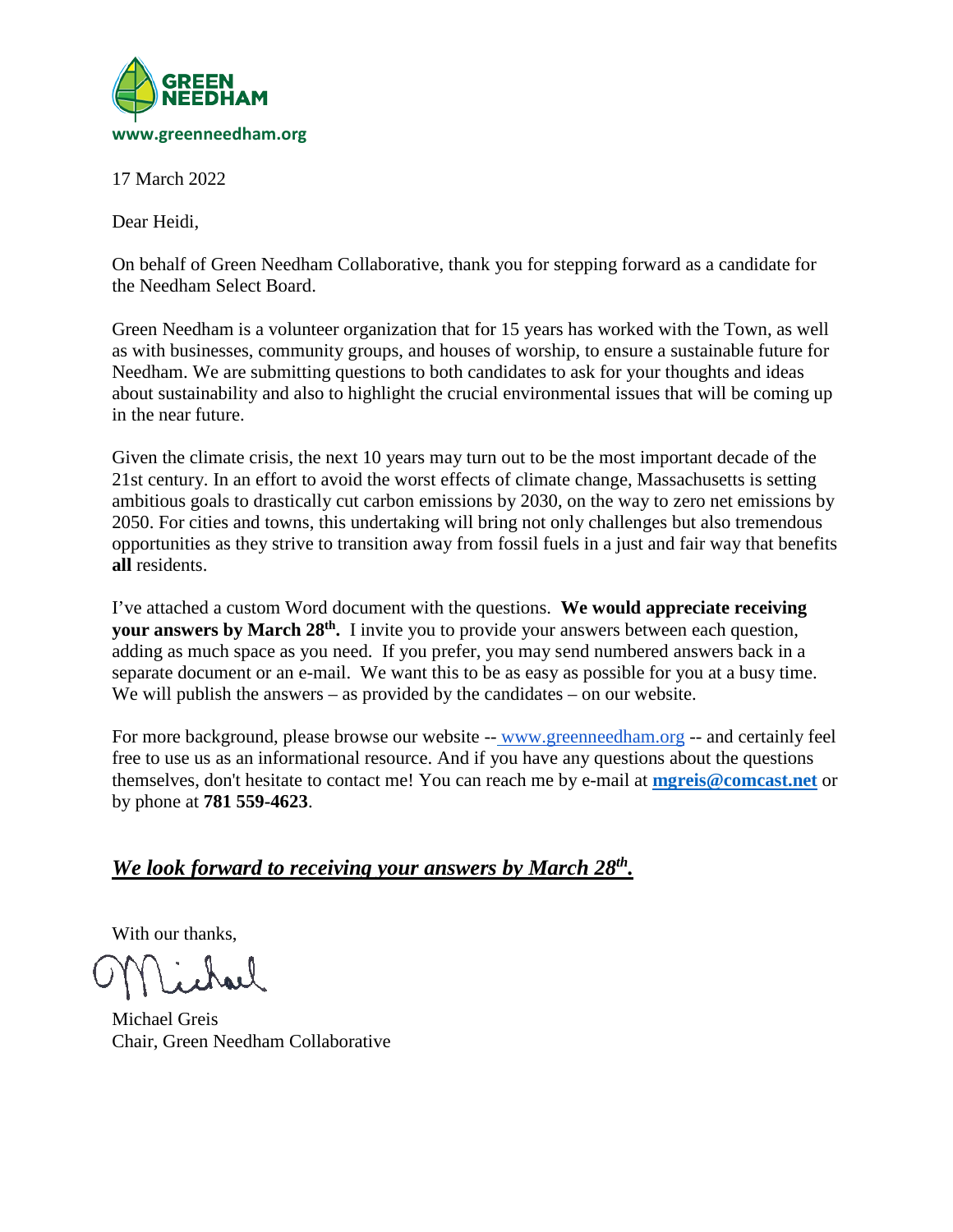

## **Sustainability Questions for the April 2022 Needham Select Board Candidates**

1 - Although climate change is a global issue, it has very real local impacts (e.g.: severe weather, air quality, and health). Where does our climate crisis rank for you on our Town's priorities? Please share your personal and and/or professional experiences working in this area, if any.

Stewarding and protecting Needham now and in the future means recognizing addressing climate change as a top priority. Needham must actively formulate a plan to mitigate the effects of climate change and contribute to the creation of healthy and sustainable practices that will meet Massachusetts' climate goals.

My family has done everything we can to make our personal ecosystem sustainable - from droughtresistant plantings that don't require watering, changing our appliances to electric, shading the front of the house with a porch roof for cooler interiors in the summer, to solar panels on the roof which power the house and electric cars. It is a project that is ongoing as new options become available and affordable. My husband has become a climate advocate with my full support, and together we have advocated locally for change in our Needham community, and our Massachusetts community. Now I hope to use my platform as a Select Board member to renew my advocacy for Needham's most active participation in this effort, and to publicize not only the negative aspects of doing less, but the incredibly positive aspects of doing more to address our challenges.

2 - The Commonwealth has adopted aggressive plans to reduce greenhouse gas emissions. In March 2021, the [NEXT-GENERATION ROADMAP FOR MASSACHUSETTS CLIMATE](https://malegislature.gov/Laws/SessionLaws/Acts/2021/Chapter8) POLICY codified a roadmap for the Commonwealth to achieve net zero emissions by 2050, with 2030 and 2040 targets along the way. In June, Green Needham requested that **the Select Board commission the creation of a Climate Action Plan for the Town**. Over the summer, the creation of a Climate Action plan was added to the Board's goals for this coming year. As a new Select Board member, how will you prioritize and support this work?

I am very happy about the creation of the Climate Action Committee, and am already trying to help facilitate its work via inclusion of climate goals on the Select Board's draft 2023 goals - for example, bringing Green Municipal Aggregation to Town Meeting for approval in October so that the town can investigate pricing possibilities, and creation of a town carbon emission dashboard to help us understand our needs and evaluate progress. I hope to be a voice for inclusion of climate impact considerations on every decision that comes before the Select Board. I have been reaching out to other boards to discuss issues relevant to their activities and how climate goals might be included. I would like to consider implementing town-wide goals which include all of the town boards and departments, and which prominently feature sustainability .

3 - Needham has an impressive capital plan for both renovating existing buildings and constructing new ones. Although the new Sunita Williams School has solar photovoltaic panels, those were added due to favorable construction costs - they were not incorporated into the initial design. Likewise, energy efficiency is part of the design for the new Public Safety buildings, but they are not designed to be "green buildings."